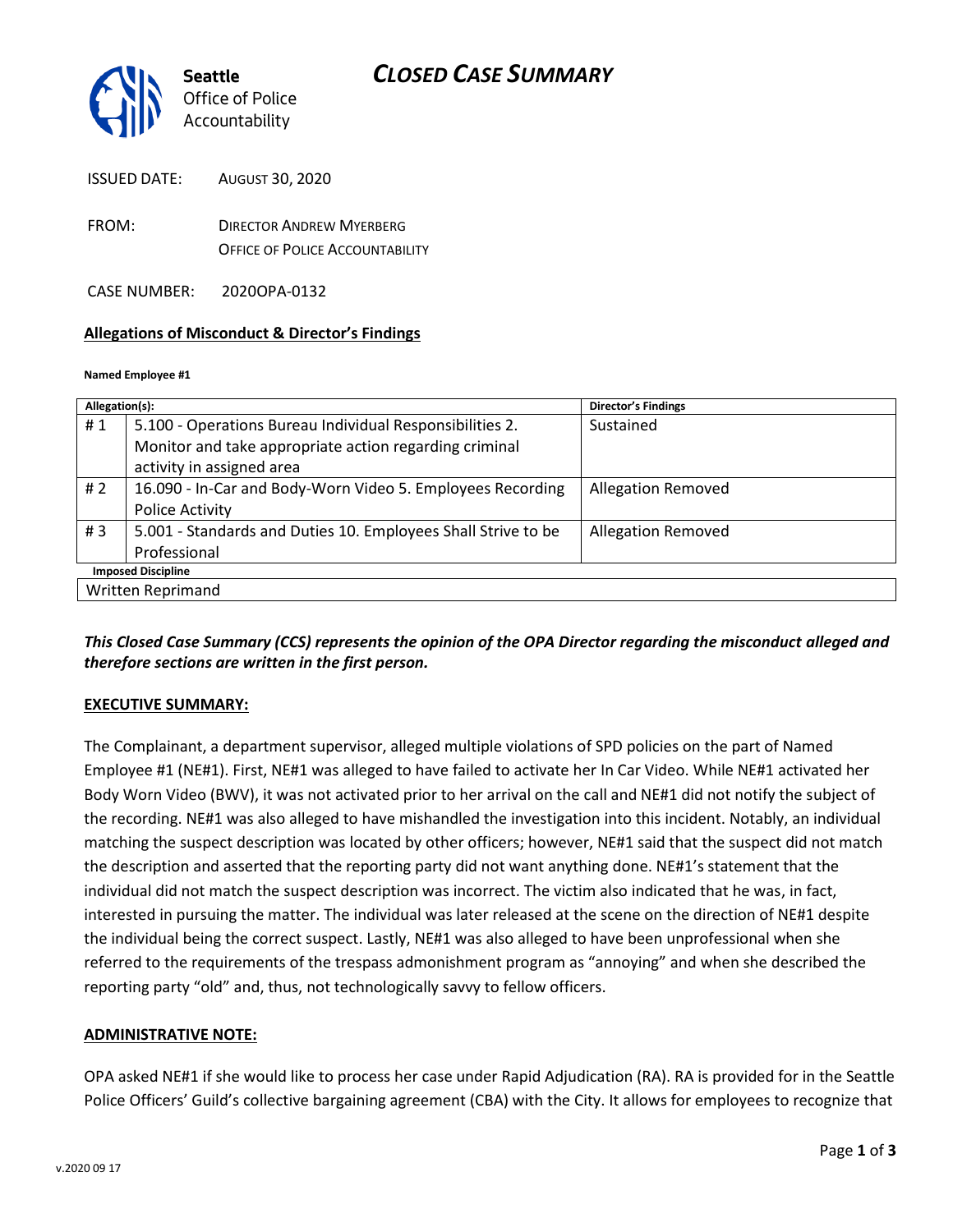# *CLOSED CASE SUMMARY*

OPA CASE NUMBER: 2020OPA-0132

their conduct was inconsistent with Department policies and standards, and to accept discipline for the policy violation rather than undergoing a full OPA investigation.

After reviewing the complaint and completing its intake investigation, OPA determined this case could be appropriate for resolution by RA. However, before proceeding with its recommendation, OPA sought the Office of Inspector General's (OIG) input. The OIG concurred with the OPA's determination. Consistent with the procedure in the CBA, OPA forwarded to the Chief of Police its recommended disposition and proposed discipline in the form of a written reprimand. The Chief of Police concurred with OPA's recommended findings and proposed discipline. NE#1 also agreed to the discipline and, in doing so, stipulated that the finding and discipline were final and could not be appealed or otherwise later disputed.

## **ANALYSIS AND CONCLUSIONS:**

#### **Named Employee #1 - Allegations #1** *5.100 - Operations Bureau Individual Responsibilities 2. Monitor and take appropriate action regarding criminal activity in assigned area*

SPD Policy 5.100(I)(A) requires that officers' performance meet certain standards. This includes that they: "Monitor and take appropriate action regarding criminal activity in assigned area"; "Maintain close contact with the community"; "Display…necessary interpersonal skills…"; "Demonstrate consistent work habits which reflect a high standard of performance and initiative"; and "Remain professional at all times."

The failures of NE#1 as identified by the reporting supervisor and as detailed above were in violation of SPD policy. By agreeing to proceed with RA, NE#1 recognized that her actions, including her lack of a complete investigation, her failure to activate ICV, and her statements, violated SPD Policy 5.100(2). OPA appreciates and commends NE#1 for taking accountability for this incident and for agreeing to RA. OPA accordingly recommends this allegation be Sustained – Rapid Adjudication. This finding is both final and binding.

## Recommended Finding: **Rapid Adjudication - Sustained**

## **Named Employee #1 - Allegations #2** *16.090 - In-Car and Body-Worn Video 5. Employees Recording Police Activity*

As a result of RA being agreed to and applied to NE#1's actions in the context of Allegation #1, the remaining allegations in this case were removed.

Recommended Finding: **Allegation Removed**

## **Named Employee #1 - Allegations #3** *5.001 - Standards and Duties 10. Employees Shall Strive to be Professional*



**Seattle** *Office of Police Accountability*